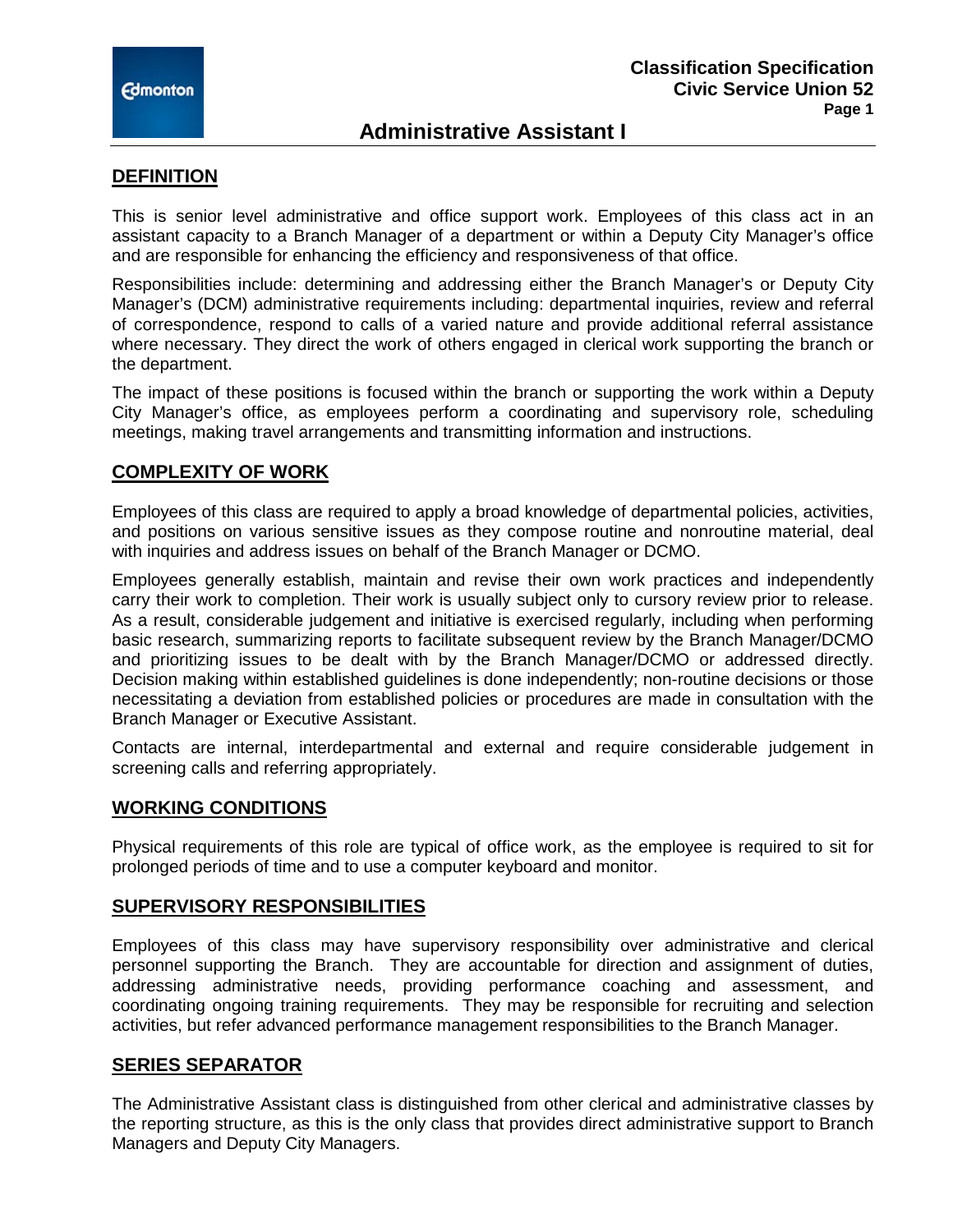## **Administrative Assistant I**

## **TYPICAL DUTIES \***

Receives all documents and correspondence addressed to the Branch Manager/DCMO. Assigns routine reports or requests for information to appropriate Directors as required. Deals directly in instances as required by answering straightforward inquiries from and providing information to other departments, Councillor's Office, Mayor's Office, City Manager's Office or general public.

Ensures all correspondence and submissions are in proper format, typographically correct and convey appropriate information prior to Branch Manager's/DCM approval. Tracks and monitors inquiries to ensure responses are received within appropriate timelines. Follows up with appropriate areas when necessary to ensure the response meets department expectations; escalates issues to the appropriate level as needed.

Ensures the Branch Manager is provided with pertinent background information for briefing purposes at Council, Executive Committee and meetings with the DCM and management team.

Supervise, assign and review the work of subordinate administrative and clerical staff. Develop policies and procedures for the efficient operation of the branch/department administration.

Advises the Branch Manager/ DCM of status of initiatives taken in resolving issues requiring DCM or Branch Manager involvement. Monitors the progress of directives issued until required action is complete.

Supports the Strategic Coordinator and/or Executive Assistant with special projects (e.g. year end, financial accruals, research, collecting and reporting on statistics and general information related to inquiries).

Performs related duties as required.

### **KNOWLEDGE, ABILITIES AND SKILLS**

Ability to work independently within established policies, procedures and department objectives.

Ability to make independent decisions relative to coordinating and assigning requests for action.

Ability to deal with confidential information on a routine basis with a high degree of judgement and discretion.

Ability to recognize politically sensitive issues and bring matters of priority to the Senior Manager's attention.

Ability to summarize reports or other material and to compose effective and accurate correspondence.

Excellent written and oral communication skills; excellent interpersonal skills to interact with staff at all levels of the organization.

Ability to plan and coordinate the Senior Manager's schedule.